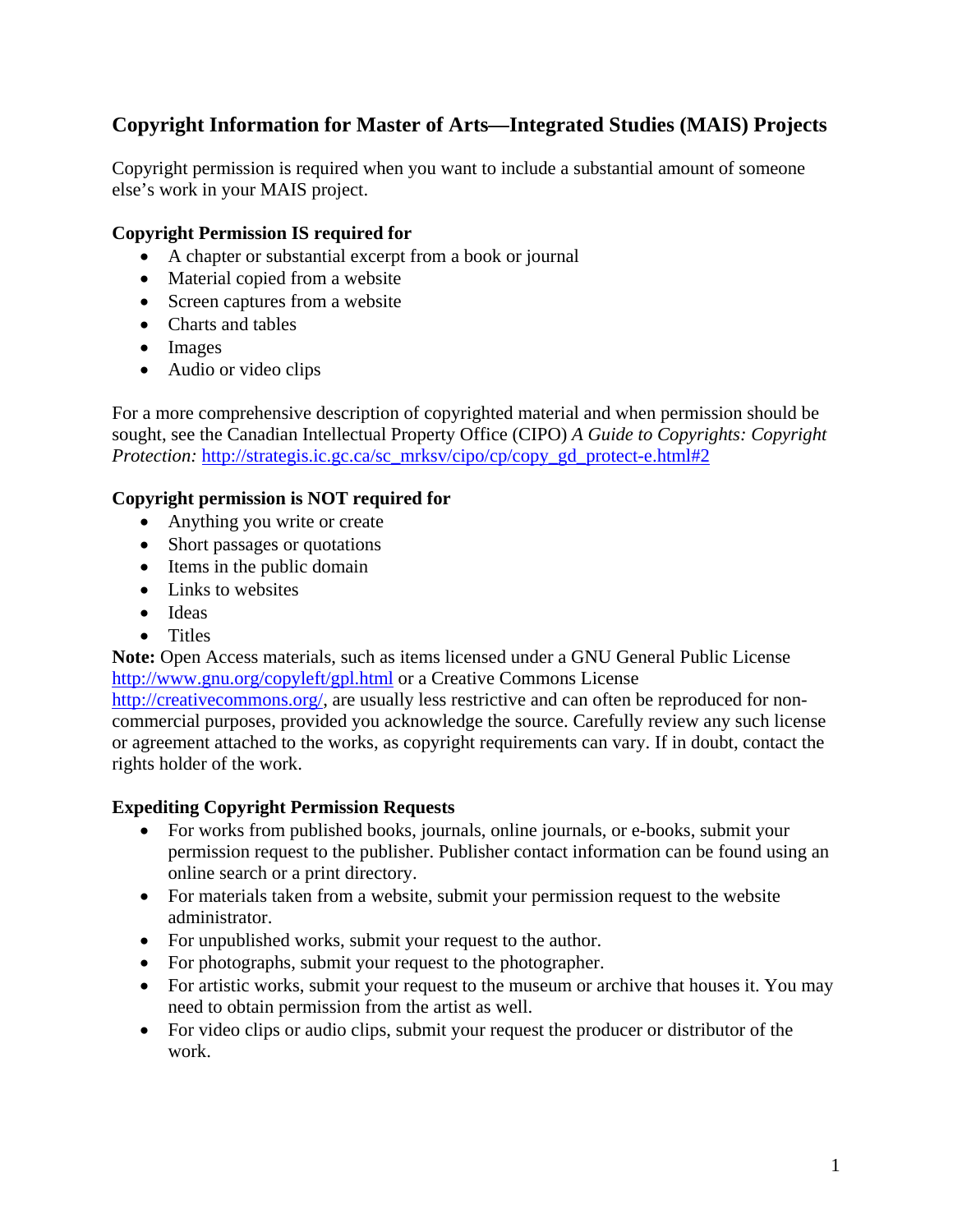If you have difficulty locating a rights holder, contact a Copyright Collective or the Copyright Board of Canada http://www.cb-cda.gc.ca/societies/index-e.html.

## **Requesting Copyright Permission**

If available, complete and submit the copyright permission form provided on the publisher's website. Fill out the form as completely as possible; incomplete forms or missing information will delay your request. If you are submitting a copyright permission form online, remember to make and keep a copy for your files. If no online form is available, use the following copyright permission form as your template:

## **Copyright holder name & address**

Dear **Copyright Holder:** 

RE: **Author, Complete Title** (description of item or excerpt). **Place of publication: Publisher, year, Pp #s. ISBN#, URL** (If applicable).

I am a graduate student in the Master of Arts-Integrated Studies (MAIS) program at Athabasca University. On the understanding that you own copyright to the above item, this letter is to request permission to reproduce this material for use in my MAIS graduation project. The project will be reproduced in both paper and electronic format. The electronic version of the project will be deposited in the Athabasca University Library *Digital Thesis and Project Room* http://library.athabascau.ca/DTPR/ and stored on a server owned and maintained by Athabasca University. I am requesting non-exclusive world rights.

Please let me know if you are the copyright holder of this work, and if so, if will there be a fee for this copyright permission. Should permission be granted, please provide me with your preferred acknowledgment statement.

My deadline for this project is **(date).** Thank you for your prompt attention to my request and I will look forward to receiving a response at your earliest convenience.

Sincerely, **Your Name & Address** 

## **Pending Copyright Permission Requests**

Before you can include the cited material in your project, you must receive written consent, via fax, mail, or email, from the rights holder. Obtaining rights-holder permissions can be a lengthy process. Ensure that you allow sufficient time to complete your project with or without the material you want to reproduce. Following up on your initial request often helps to expedite a response from the rights holder. Keep in mind that many publishing houses may not respond to requests for several weeks.

**Note:** If you are adapting the rights holder's material in any way, your permission request form must describe how you intend to modify the material.